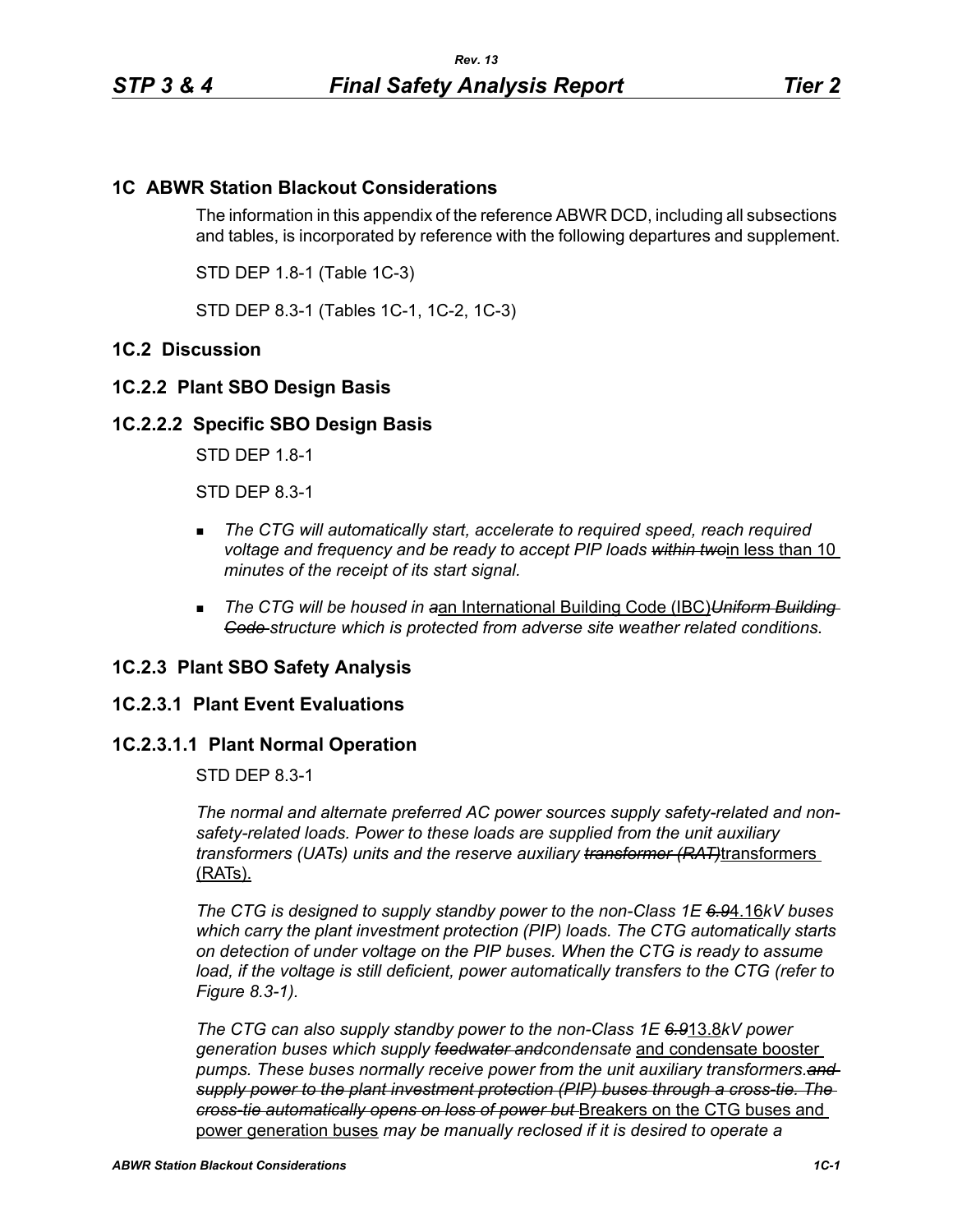*condensate* and condensate booster *pump from the combustion turbine generator or the reserve auxiliary transformer.which are connectable to the PIP buses This arrangement allows the powering of load groups of non-Class 1E equipment in addition to the Class 1E divisions which may be used to supply water to the reactor vessel (refer to Figure 8.3-1).*

## **1C.2.3.1.3 SBO Events**

STD DEP 8.3-1

*The CTG is the AC power source during an SBO event. The CTG can supply 6.9*4.16*kV Class 1E buses through the realignment of pre-selected breakers during SBO events. The CTG will reach operational speed and voltage in 2* less than 10 *minutes and will be available for bus connection within 10 minutes. Upon a LOPP, the CTG is automatically started and configured to non-safety-related PIP loads. Plant operators using appropriate procedures will reconfigure any of the 6.9*4.16 *kV Class 1E buses to accept CTG power. Refer to Tier 2 Subsections 8.3.1.1.7 and 9.5.11.*

## **1C.2.3.2 Alternative AC Power Source Evaluation**

#### STD DEP 8.3-1

*The alternate AC power source (1) is a combustion turbine generator, (2) is provided with an immediate fuel supply that is separate from the fuel supply for other onsite emergency AC power systems, (3) fuel will be sampled and analyzed consistent with applicable standards, (4) is capable of operating during and after a station blackout without any AC support systems powered from the preferred power supply or the blacked-out units Class 1E power sources (5) is designed to power all of the PIP and/or Class 1E shutdown loads necessary within 10 minutes of the onset of the station blackout, such that the plant is capable of maintaining core cooling and containment integrity (6) will be protected from design basis weather events (except seismic and tornado missiles) to the extent that there will be no common mode*  failures between offsite preferred sources and the combustion turbine generator *power source, (7) will be subject to quality assurance guidelines commensurate with its importance to SBO, (8) will have sufficient capacity and capability to supply one division* two divisions *of Class 1E loads, (9) will have sufficient capacity and capability to supply the required non-Class 1E loads used for a safe shutdown, (10) will undergo factory testing to demonstrate its ability to reliably start, accelerate to required speed and voltage and supply power within two*in less than 10 *minutes, (11) will not normally supply power to nuclear safety-related equipment except under specific conditions, (12) will not be a single point single failure detriment to onsite emergency AC power sources, and (13) will be subject to site acceptance testing; periodic preventative maintenance, inspection, testing; operational reliability assurance program goals.*

## **1C.4 COL License Information**

## **1C.4.1 Station Blackout Procedures**

The following site-specific supplement addresses COL License Information Item 1.13.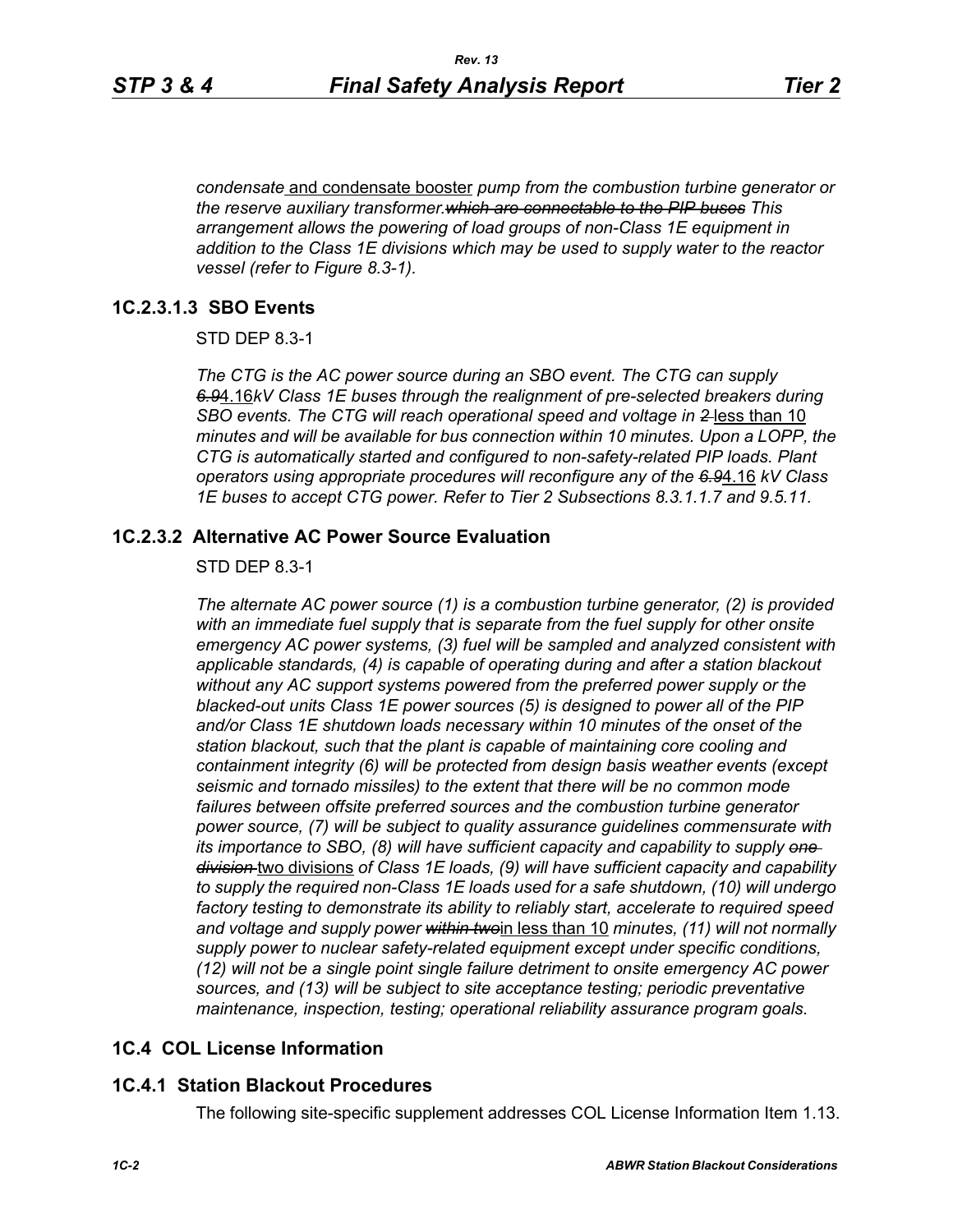The station blackout procedure(s) will be developed consistent with the plant operating procedure development plan in Section 13.5. (COM 1C-1)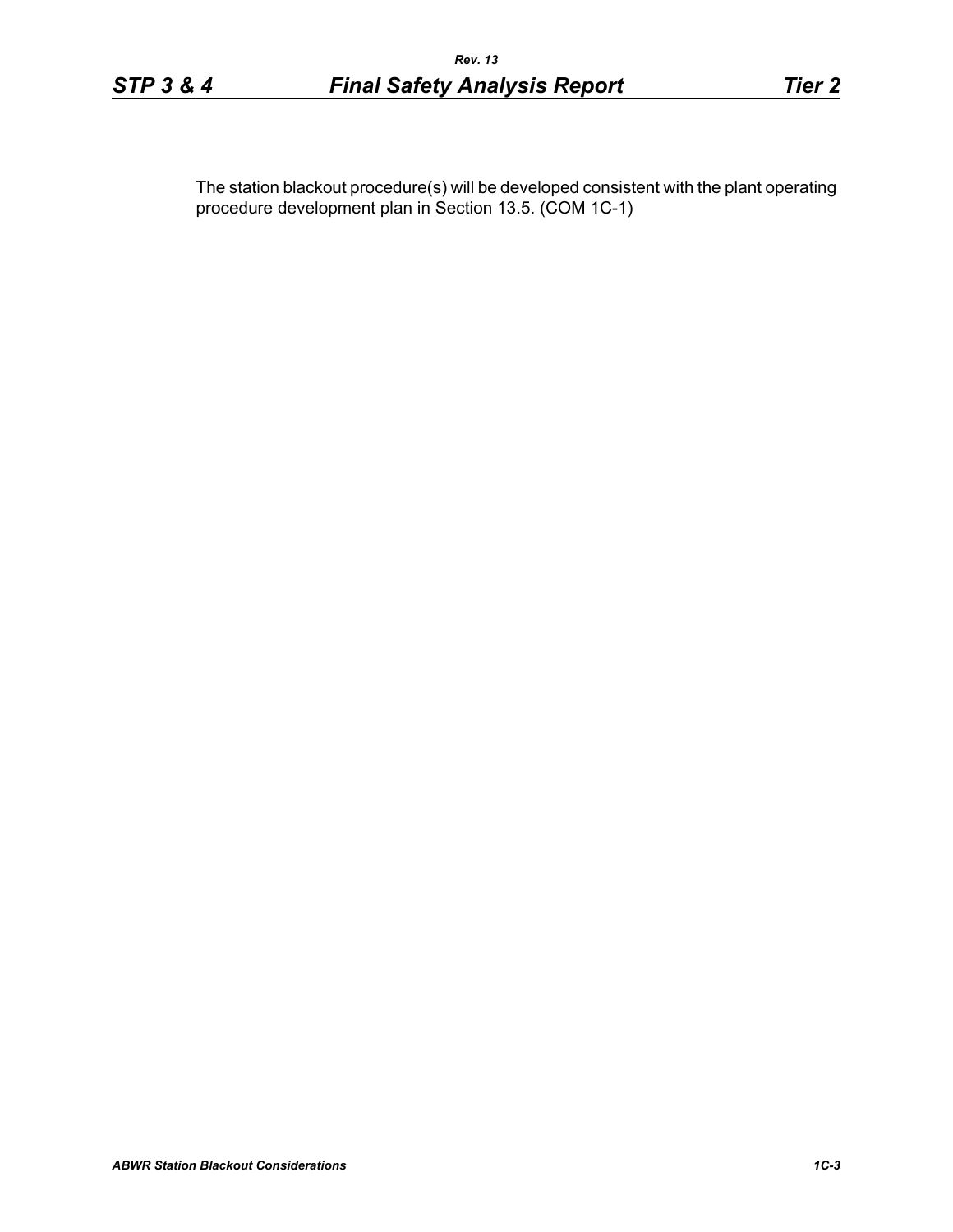| 10CFR50-63 Loss of all alternating current power.                                                                                                                                                                                                                                              |                                                                                                                                                                                                                                                                                                                                                                                                                                                                                                                                                                                                                                                                                                                                                                                                             |
|------------------------------------------------------------------------------------------------------------------------------------------------------------------------------------------------------------------------------------------------------------------------------------------------|-------------------------------------------------------------------------------------------------------------------------------------------------------------------------------------------------------------------------------------------------------------------------------------------------------------------------------------------------------------------------------------------------------------------------------------------------------------------------------------------------------------------------------------------------------------------------------------------------------------------------------------------------------------------------------------------------------------------------------------------------------------------------------------------------------------|
|                                                                                                                                                                                                                                                                                                |                                                                                                                                                                                                                                                                                                                                                                                                                                                                                                                                                                                                                                                                                                                                                                                                             |
| 50.63 Loss of all alternating current power.                                                                                                                                                                                                                                                   |                                                                                                                                                                                                                                                                                                                                                                                                                                                                                                                                                                                                                                                                                                                                                                                                             |
| (a) Requirements<br>(1) Each light-water-cooled nuclear power plant licensed to operate must be<br>able to withstand for a specified duration and recover from a station<br>blackout as defined in § 50.2. The specified station blackout duration shall<br>be based on the following factors: | The ABWR design will utilize an alternate AC (AAC) power source to<br>mitigate and recover from station blackout events (defined in 50.2).<br>The AAC power source will be a combustion turbine generator<br>(CTG). The CTG will be totally independent from offsite preferred<br>and onsite Class 1E sources. A ten (10) minute interval is used as<br>the ABWR design basis for the SBO event duration. The AAC power<br>source provides a diverse power source to the plant.                                                                                                                                                                                                                                                                                                                             |
| (i) The redundancy of the onsite emergency AC power sources                                                                                                                                                                                                                                    | The ABWR design CTG will have sufficient capacity and capabilities<br>to power the necessary reactor core coolant, control and protective<br>systems including station battery and other auxiliary support loads<br>needed to bring the plant to a safe and orderly shutdown condition<br>(defined in 50.2). The CTG supplied will be rated at a minimum of<br>9minimum of 20 MWe and be capable of accepting shutdown loads<br>within 10 minutes.<br>The current plant onsite emergency power sources include three (3)<br>independent and redundant DG divisions which are designed to<br>supply approximately 57.2 MWe within 1 minute.<br>Additionally, the plant has been designed to accommodate AC<br>power source losses for a period up to 8 hours. The AAC limits the<br>SBO event to 10 minutes. |

*1C-4*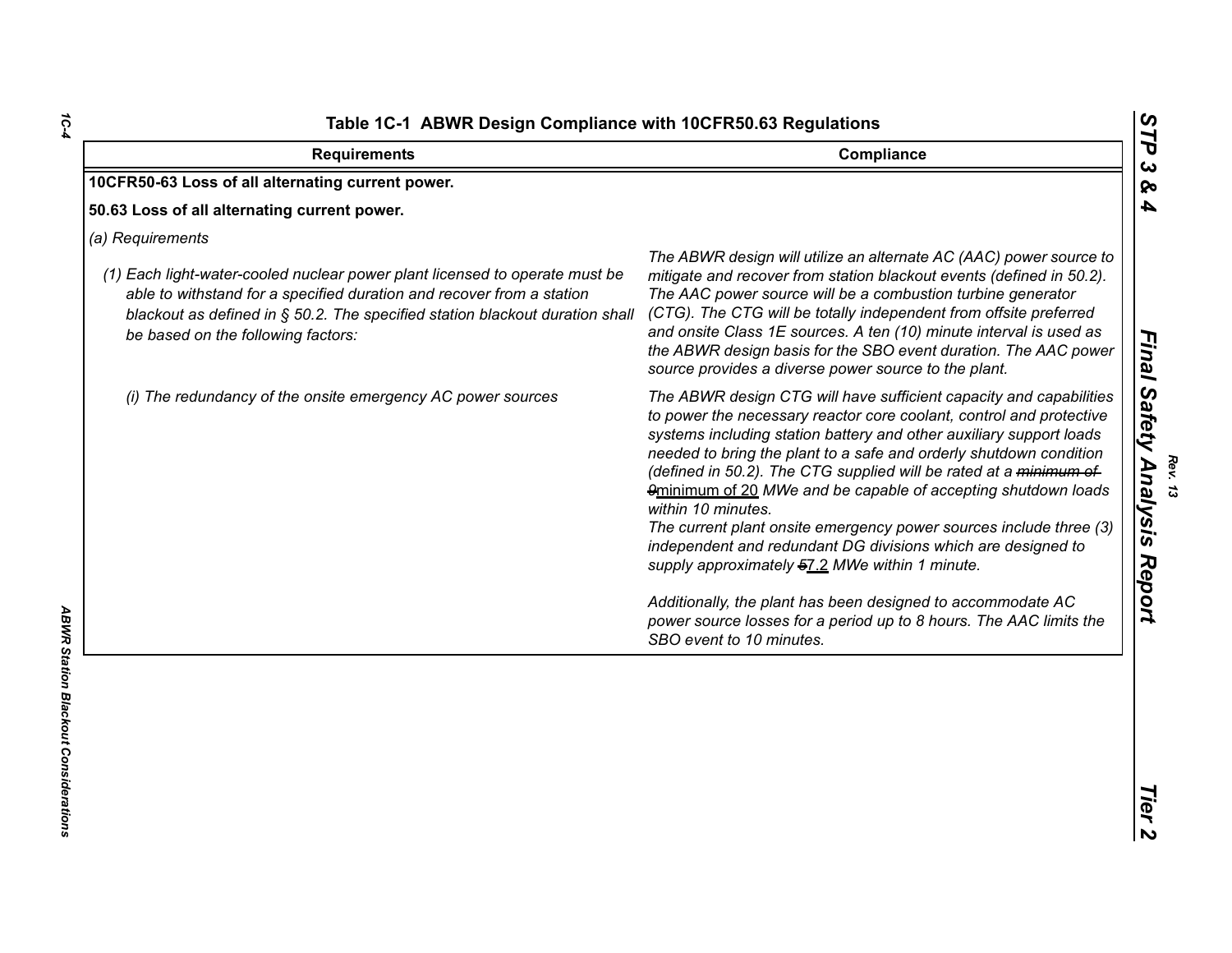| (b) Limitation of scope<br>In addition to the discussion under (a) above, the following is noted.<br>The ABWR design SBO duration time considerations are consistent<br>(c) Implementation<br>with RG1.155 and NUMARC-87-00. Upon loss of offsite power<br>(LOPP) and upon the subsequent loss of all on site AC emergency<br>(1) Information Submittal. For each light-water-cooled nuclear power plant<br>power sources (three independent and redundant DGs), the CTG<br>licensed to operate after the effective date of this amendment, the<br>can be manually connected to any one of the three safety-related<br>licensee shall submit the information defined below to the Director by 270<br>(Class 1E) buses by closing two circuit breakers. The alternative AC<br>days after the date of license issuance:<br>(AC) power source will automatically start, and within 2-in less than<br>10 minutes be up to required speed and voltage. It will then<br>(i) A proposed station blackout duration to be used in determining<br>automatically connect to selected PIP buses (non-Class 1E) loads.<br>compliance with paragraph (a) of this section, including a justification<br>During the first 10 minutes, the reactor will have automatically<br>for the selection based on the four factors identified in paragraph (a) of<br>tripped, the main steam isolation valves (MSIVs) closed, and the<br>this section<br>RCIC actuated.<br>The RCIC system will automatically control reactor coolant level.<br>Any necessary relief valve operation will also be automatic.<br>Within the 10 minute SBO interval, none of the above actions will<br>require AC power or manual operator actions.<br>The reconfiguration of the CTG to pick up the Class 1E buses will<br>require manual closure of two circuit breakers from the control room.<br>Upon restoration of power to the safety bus(es), the remaining safe<br>shutdown loads will be energized. |
|-------------------------------------------------------------------------------------------------------------------------------------------------------------------------------------------------------------------------------------------------------------------------------------------------------------------------------------------------------------------------------------------------------------------------------------------------------------------------------------------------------------------------------------------------------------------------------------------------------------------------------------------------------------------------------------------------------------------------------------------------------------------------------------------------------------------------------------------------------------------------------------------------------------------------------------------------------------------------------------------------------------------------------------------------------------------------------------------------------------------------------------------------------------------------------------------------------------------------------------------------------------------------------------------------------------------------------------------------------------------------------------------------------------------------------------------------------------------------------------------------------------------------------------------------------------------------------------------------------------------------------------------------------------------------------------------------------------------------------------------------------------------------------------------------------------------------------------------------------------------------------------------------------------------------------------------------------------------|
|                                                                                                                                                                                                                                                                                                                                                                                                                                                                                                                                                                                                                                                                                                                                                                                                                                                                                                                                                                                                                                                                                                                                                                                                                                                                                                                                                                                                                                                                                                                                                                                                                                                                                                                                                                                                                                                                                                                                                                   |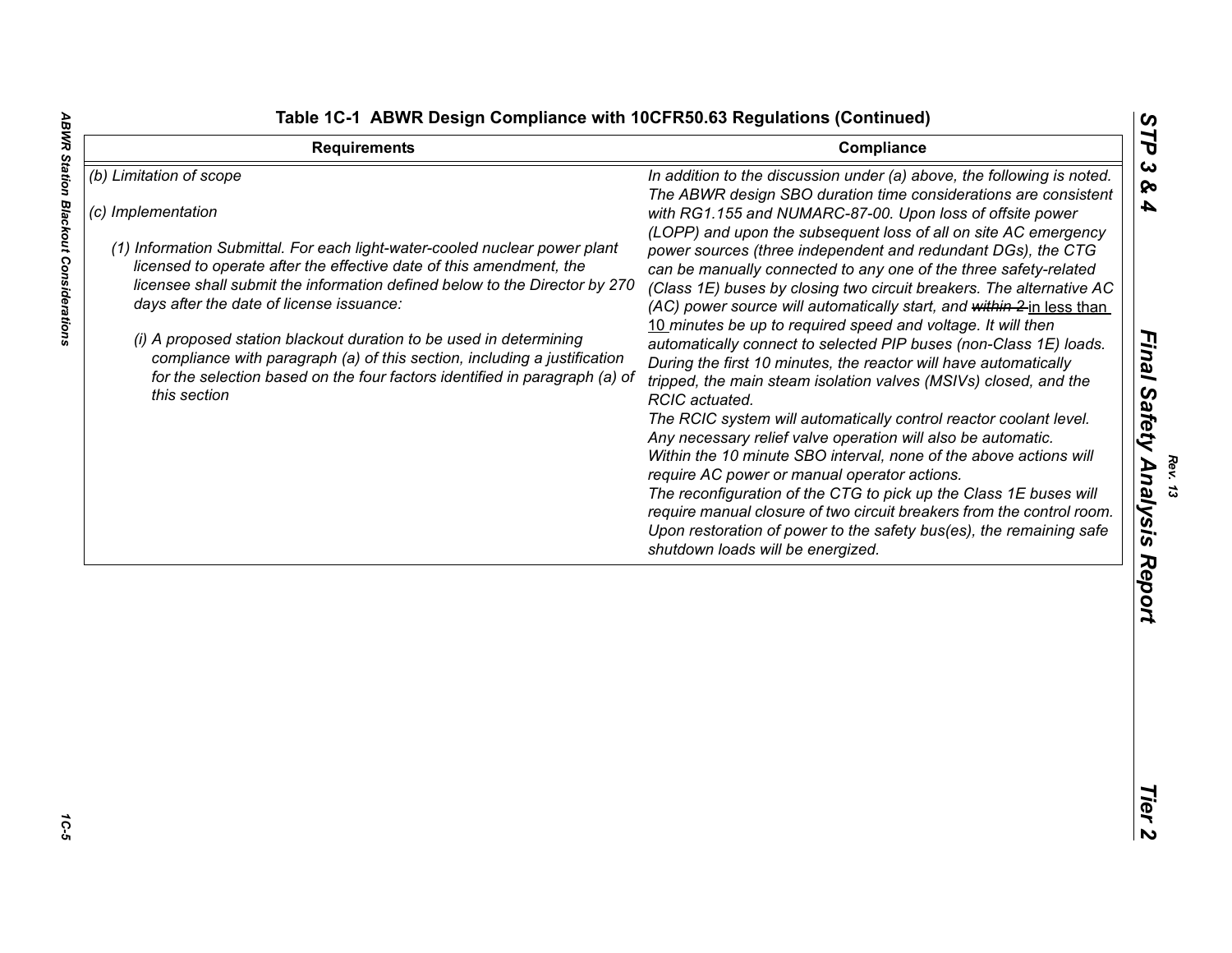| (2) Alternate AC source: The alternate AC power source(s), as defined in $\S$ 50.2,<br>The ABWR CTG will be automatically initiated upon the loss of<br>will constitute acceptable capability to withstand station blackout provided an<br>power to the PIP buses. The CTG will achieve required speed and<br>analysis is performed which demonstrates that the plant has this capability<br>voltage within 2in less than 10 minutes. The CTG will be manually<br>from onset of the station blackout until the alternate AC source(s) and<br>connected to safe shutdown buses within 10 minutes. These<br>required shutdown equipment are started and lined up to operate. The time<br>equipment capabilities will be demonstrated 1) by the manufacturer's<br>component tests, 2) by the CTG initial startup tests and 3)<br>required for startup and alignment of the alternate AC power source(s) and<br>periodically by the COL applicant as part of his operational reliability<br>this equipment shall be demonstrated by test. Alternate AC source(s) serving<br>a multiple unit site where onsite emergency AC source are not shared<br>assurance program.<br>between units must have, as a minimum, the capacity and capability for<br>The ABWR design is a single unit plant arrangement design.<br>coping with a station blackout in any of the units. At sites where onsite<br>emergency AC sources are shared between units, the alternate AC source(s)<br>On site emergency AC sources are not shared between units.<br>must have the capacity and capability as required to ensure that all units can<br>be brought to and maintained in safe shutdown (non-DBA) as defined in $\S$<br>The CTG AAC source is available to power shutdown loads within 10<br>50.2. If the alternate AC source(s) meets the above requirements and can be<br>minutes as described above. Therefore, no coping analysis is<br>demonstrated by test to be available to power the shutdown buses within 10<br>required. In addition, the ABWR is designed with an 8-hour battery to<br>minutes of the onset of station blackout, then no coping analysis is required.<br>accommodate station blackout without the need for AC power. Also,<br>the three independent emergency diesel generator systems will<br>accommodate one DG out of service, plus a single failure, with the<br>remaining DG capable of bringing the plant to safe shutdown. | <b>Requirements</b> | Compliance |
|---------------------------------------------------------------------------------------------------------------------------------------------------------------------------------------------------------------------------------------------------------------------------------------------------------------------------------------------------------------------------------------------------------------------------------------------------------------------------------------------------------------------------------------------------------------------------------------------------------------------------------------------------------------------------------------------------------------------------------------------------------------------------------------------------------------------------------------------------------------------------------------------------------------------------------------------------------------------------------------------------------------------------------------------------------------------------------------------------------------------------------------------------------------------------------------------------------------------------------------------------------------------------------------------------------------------------------------------------------------------------------------------------------------------------------------------------------------------------------------------------------------------------------------------------------------------------------------------------------------------------------------------------------------------------------------------------------------------------------------------------------------------------------------------------------------------------------------------------------------------------------------------------------------------------------------------------------------------------------------------------------------------------------------------------------------------------------------------------------------------------------------------------------------------------------------------------------------------------------------------------------------------------------------------------------------------------------------------------------------------------------------------------------------------------------------------|---------------------|------------|
|                                                                                                                                                                                                                                                                                                                                                                                                                                                                                                                                                                                                                                                                                                                                                                                                                                                                                                                                                                                                                                                                                                                                                                                                                                                                                                                                                                                                                                                                                                                                                                                                                                                                                                                                                                                                                                                                                                                                                                                                                                                                                                                                                                                                                                                                                                                                                                                                                                             |                     |            |
|                                                                                                                                                                                                                                                                                                                                                                                                                                                                                                                                                                                                                                                                                                                                                                                                                                                                                                                                                                                                                                                                                                                                                                                                                                                                                                                                                                                                                                                                                                                                                                                                                                                                                                                                                                                                                                                                                                                                                                                                                                                                                                                                                                                                                                                                                                                                                                                                                                             |                     |            |
|                                                                                                                                                                                                                                                                                                                                                                                                                                                                                                                                                                                                                                                                                                                                                                                                                                                                                                                                                                                                                                                                                                                                                                                                                                                                                                                                                                                                                                                                                                                                                                                                                                                                                                                                                                                                                                                                                                                                                                                                                                                                                                                                                                                                                                                                                                                                                                                                                                             |                     |            |

*1C-6*

*Rev. 13*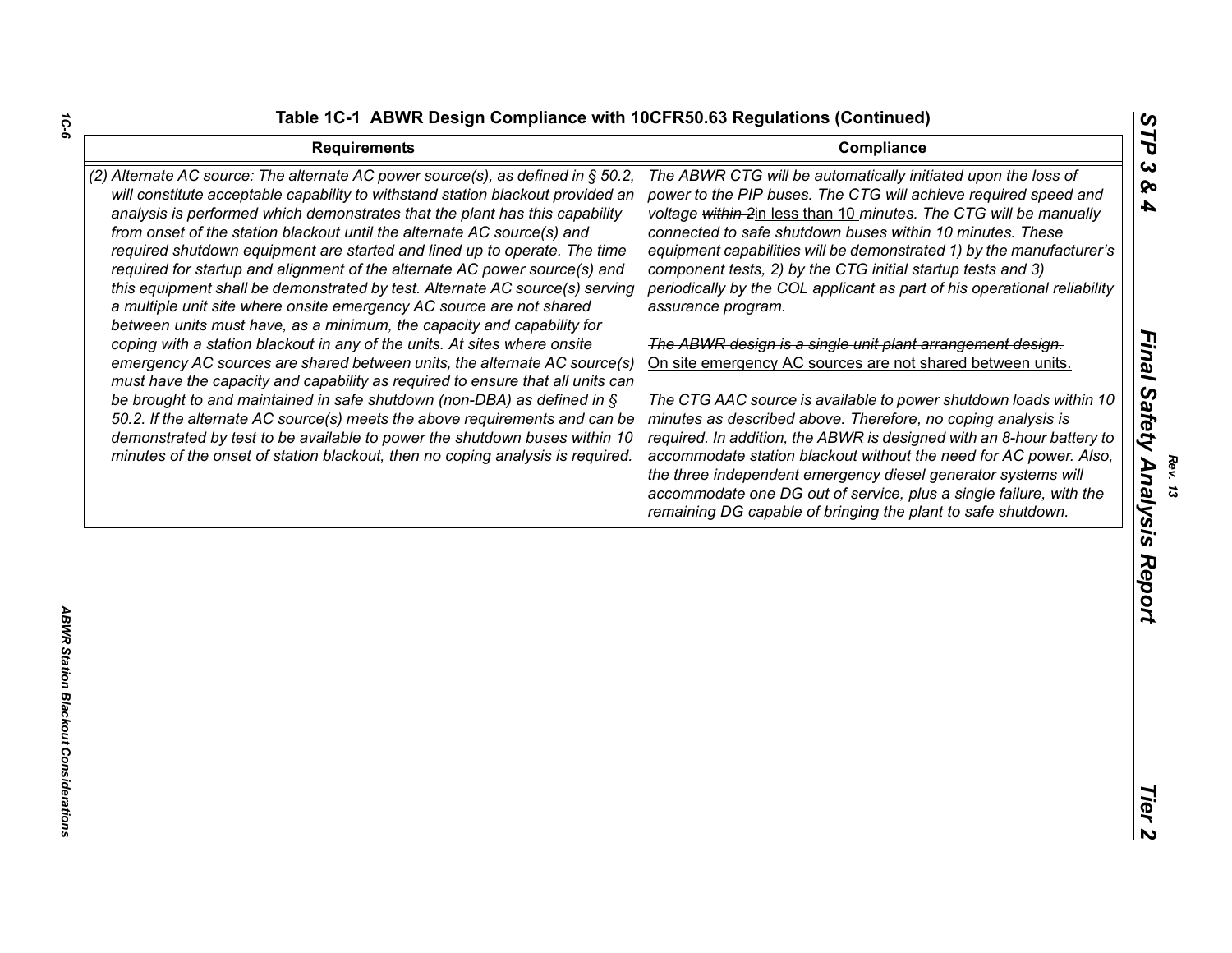| <b>Requirements</b>                                                                                                                                                                                                                                                                                                                                                                                                                                                                                                          | Compliance                                                                                                                                                                                                                                                                                                                                                                                                                                                                                                                          |
|------------------------------------------------------------------------------------------------------------------------------------------------------------------------------------------------------------------------------------------------------------------------------------------------------------------------------------------------------------------------------------------------------------------------------------------------------------------------------------------------------------------------------|-------------------------------------------------------------------------------------------------------------------------------------------------------------------------------------------------------------------------------------------------------------------------------------------------------------------------------------------------------------------------------------------------------------------------------------------------------------------------------------------------------------------------------------|
| <b>Regulatory Guide 1.155-Station Blackout</b>                                                                                                                                                                                                                                                                                                                                                                                                                                                                               |                                                                                                                                                                                                                                                                                                                                                                                                                                                                                                                                     |
| <b>Regulatory Position</b>                                                                                                                                                                                                                                                                                                                                                                                                                                                                                                   |                                                                                                                                                                                                                                                                                                                                                                                                                                                                                                                                     |
| 3.3.5 If an AAC power source is selected specifically for satisfying the<br>requirements for station blackout, the design should meet the following criteria:<br>1. The AAC power source should not normally be directly connected to the<br>preferred or the blacked-out unit's onsite emergency AC power system.                                                                                                                                                                                                           | The ABWR AAC power source is not normally connected to the<br>preferred or the onsite emergency AC power system. TwoAt least<br>two open circuit breakers-one Class 1E and the otherothers non-<br>Class 1E- separate the CTG from the safety-related emergency<br>buses.<br>The AAC power source is also not normally connected to any of the<br>preferred AC power sources or their associated non-safety-related<br>buses. AAt least two non-Class 1E circuit breaker-<br>separatesbreakers separate the CTG from the PIP buses. |
| 3. The AAC power source should be available in a timely manner after the<br>onset of station blackout and have provisions to be manually connected to<br>one or all of the redundant safety buses as required. The time required for<br>making this equipment available should not be more than 1 hour as<br>demonstrated by test. If the AAC power source can be demonstrated by<br>test to be available to power the shutdown buses within 10 minutes of the<br>onset of station blackout, no coping analysis is required. | The ABWR AAC design power source will be automatically started<br>and reach rated speed and voltage and be available to supply PIP<br>loads within 2in less than 10 minutes, and safety-related loads within<br>10 minutes for any loss of preferred offsite power sources (LOPP).<br>The design has provisions to assure the timely manual<br>interconnection between the AAC (CTG) and any one or more of the<br>safety-related shutdown buses.                                                                                   |
|                                                                                                                                                                                                                                                                                                                                                                                                                                                                                                                              | The ABWR AAC design will be demonstrated by test to show that it<br>can be connected to safety-related buses within 10 minutes.<br>Therefore, no coping analysis is required.                                                                                                                                                                                                                                                                                                                                                       |
| 4. The AAC power source should have sufficient capacity to operate the<br>systems necessary for coping with a station blackout for the time required<br>to bring and maintain the plant in safe shutdown.                                                                                                                                                                                                                                                                                                                    | The ABWR AAC power source is rated at least at 920 MWe, which is<br>more than sufficient capacity to operate the necessary safe<br>shutdown loads which are less than 57.2 MWe.                                                                                                                                                                                                                                                                                                                                                     |

*Rev. 13*<br>Final Safety Analysis Report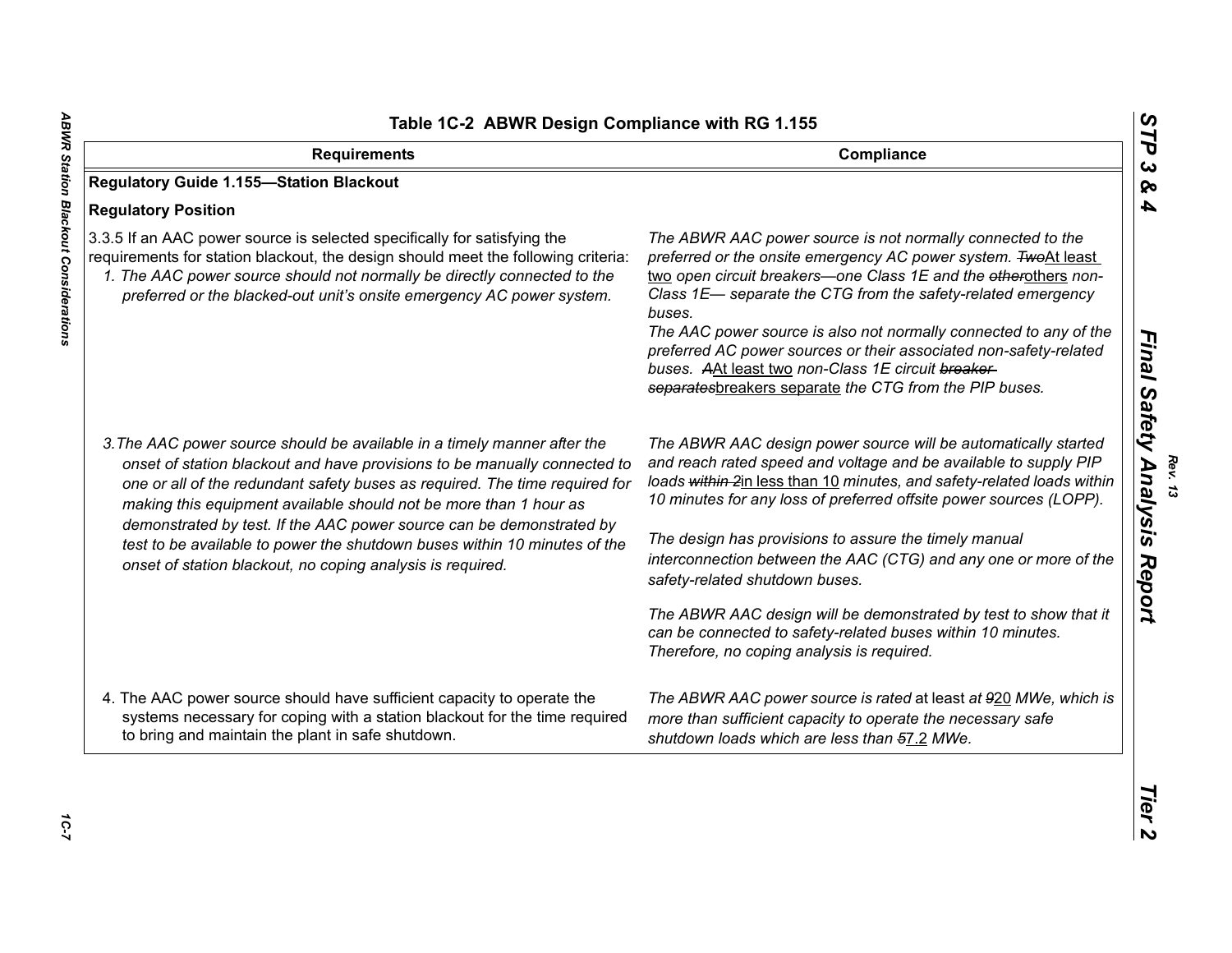|                                                            | <b>Requirements</b>                                                                                                                                              | Compliance                                                                                                                                                                            | STP<br>$\boldsymbol{\omega}$ |
|------------------------------------------------------------|------------------------------------------------------------------------------------------------------------------------------------------------------------------|---------------------------------------------------------------------------------------------------------------------------------------------------------------------------------------|------------------------------|
|                                                            | <b>Appendix B - Guidance Regarding Systems/Components</b>                                                                                                        |                                                                                                                                                                                       | &                            |
|                                                            | <b>Alternate AC Sources</b>                                                                                                                                      | <b>ABWR AAC Power Source</b>                                                                                                                                                          | 4                            |
| Independence<br>from Existing<br>Safety-Related<br>Systems | Required if connected to Class 1E buses.<br>Separation to be provided by 2 circuit breakers<br>in series (1 Class 1E at the Class 1E bus and 1<br>non-Class 1E). | TwoAt least two breakers separate the onsite emergency power<br>buses from the CTG. One breaker is Class 1E and the breaker<br>closest to the CTG is non-Class 1E (see Figure 8.3-1). |                              |
|                                                            | Water Source (Existing Condensate Storage SBO Recovery with AAC Power Source<br><b>Tank or Alternate)</b><br><b>Instrument Air (Compressed Air System)</b>       |                                                                                                                                                                                       | Final Safety Analysis Report |
|                                                            |                                                                                                                                                                  |                                                                                                                                                                                       |                              |
|                                                            |                                                                                                                                                                  |                                                                                                                                                                                       |                              |
|                                                            |                                                                                                                                                                  |                                                                                                                                                                                       |                              |
|                                                            |                                                                                                                                                                  |                                                                                                                                                                                       |                              |
|                                                            |                                                                                                                                                                  |                                                                                                                                                                                       |                              |
|                                                            |                                                                                                                                                                  |                                                                                                                                                                                       |                              |
|                                                            |                                                                                                                                                                  |                                                                                                                                                                                       |                              |
|                                                            |                                                                                                                                                                  |                                                                                                                                                                                       |                              |
|                                                            |                                                                                                                                                                  |                                                                                                                                                                                       |                              |
|                                                            |                                                                                                                                                                  |                                                                                                                                                                                       |                              |
|                                                            |                                                                                                                                                                  |                                                                                                                                                                                       |                              |
|                                                            |                                                                                                                                                                  |                                                                                                                                                                                       |                              |
|                                                            |                                                                                                                                                                  |                                                                                                                                                                                       | Tier                         |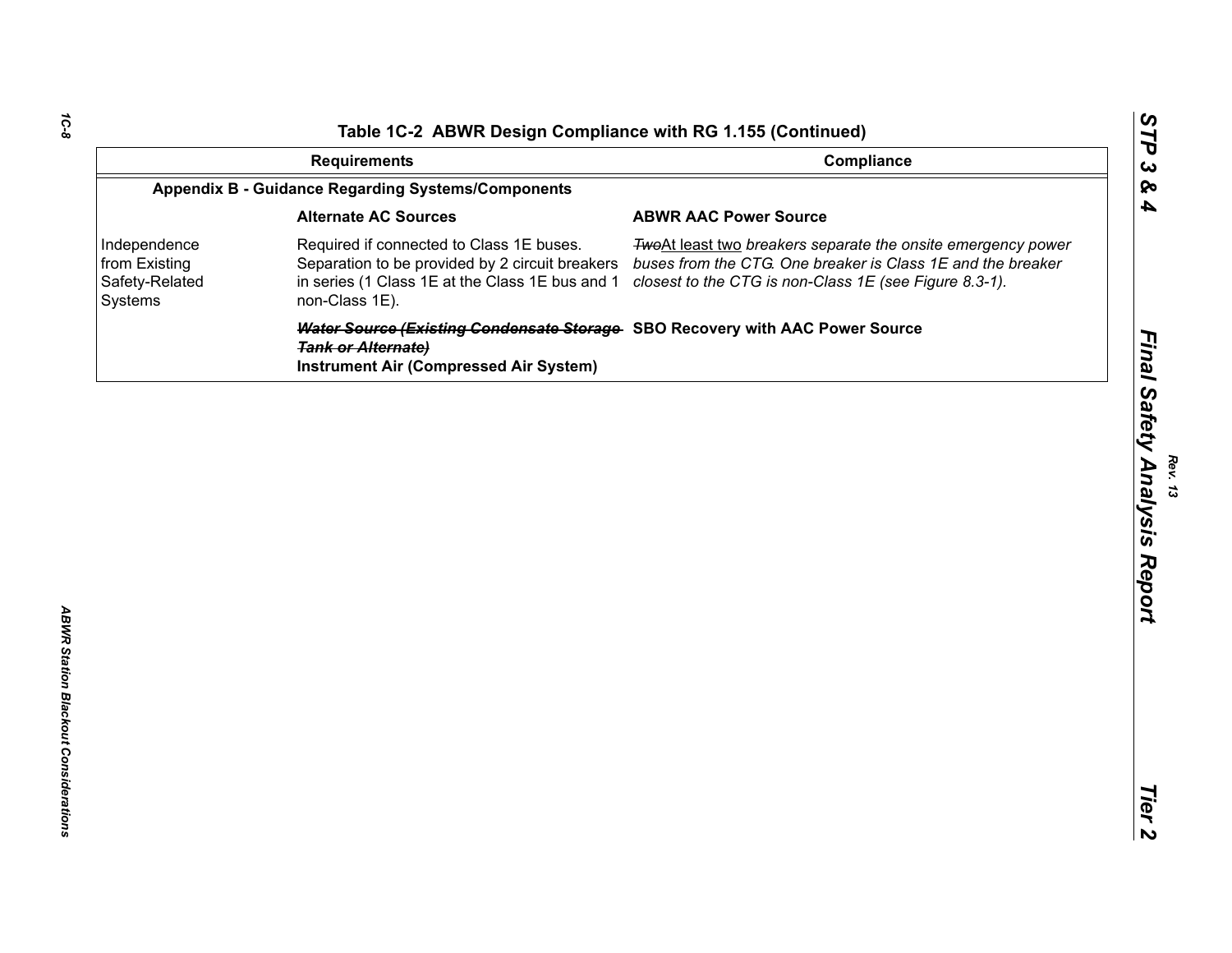| <b>Requirements</b>                                                                                                                                                                                                                                                                                                                                                                                                                                                                                                                                                                 | Compliance                                                                                                                                                                                                                                                                                                                                                                                                                                                                                                                                                                                                                                                                                                                                                                                                                                                                                          |
|-------------------------------------------------------------------------------------------------------------------------------------------------------------------------------------------------------------------------------------------------------------------------------------------------------------------------------------------------------------------------------------------------------------------------------------------------------------------------------------------------------------------------------------------------------------------------------------|-----------------------------------------------------------------------------------------------------------------------------------------------------------------------------------------------------------------------------------------------------------------------------------------------------------------------------------------------------------------------------------------------------------------------------------------------------------------------------------------------------------------------------------------------------------------------------------------------------------------------------------------------------------------------------------------------------------------------------------------------------------------------------------------------------------------------------------------------------------------------------------------------------|
| <b>Appendix A - Definitions</b>                                                                                                                                                                                                                                                                                                                                                                                                                                                                                                                                                     |                                                                                                                                                                                                                                                                                                                                                                                                                                                                                                                                                                                                                                                                                                                                                                                                                                                                                                     |
| ALTERNATE AC POWER SOURCE. An alternating current (AC) power source<br>that is available to and located at or nearby a nuclear power plant and meets the<br>following requirements:<br>(i) Is connectable to but not normally connected to the preferred or onsite<br>emergency AC power systems                                                                                                                                                                                                                                                                                    | (i) The design is connectable to (but not normally connected to) the<br>preferred or onsite emergency AC power sources. At least two<br>Two-normally open breakers separate the AAC CTG from the<br>safety-related onsite emergency power buses. A singleNon-Class<br>1E normally open breaker separatesbreakers separate the AAC<br>CTG from the non-safety-related PIP buses (preferred power)<br>(see Figure 8.3-1).                                                                                                                                                                                                                                                                                                                                                                                                                                                                             |
| (ii) Has minimal potential for common cause failure with offsite power or the<br>onsite AC power sources<br>(iii) Is available in a timely manner after the onset of station blackout<br>(iv) Has sufficient capacity and reliability for operation of all systems necessary<br>for coping with a station blackout and for the time required to bring and<br>maintain the plant in safe shutdown (Hot Shutdown or Hot Standby, as<br>appropriate)<br>(v) Is inspected, maintained, and tested periodically to demonstrate operability<br>and reliability as set forth in Appendix B | (ii) The ABWR design has a minimal potential for common cause<br>failure between preferred power or onsite AC power sources.<br>The ABWR AAC power source is a diverse power supply to the<br>normal onsite emergency DGs. The AAC power supply is totally<br>independent of the preferred and onsite power sources. The<br>AAC power source automatically starts and is available for<br>loading in twoless than 10 minutes. The AAC power supply is<br>connectable to a Class 1E bus through the actuation of two (2)<br>manual operated circuit breakers. The AAC power source is<br>normally electrically, physically, mechanically, and<br>environmentally isolated from the preferred and onsite power<br>sources. The AAC power source is normally used during LOPP<br>and SBO events. However, the CTG can be used for a number<br>of operational services (e.g. maintenance backup, etc.). |
|                                                                                                                                                                                                                                                                                                                                                                                                                                                                                                                                                                                     | (iii) The ABWR AAC power source is available in a timely manner<br>after the onset of a SBO event. The AAC power source<br>automatically starts on LOPP, attains required speed and voltage<br>within two (2)in less than ten (10) minutes, and is capable of<br>being connected to shutdown loads within ten (10) minutes.                                                                                                                                                                                                                                                                                                                                                                                                                                                                                                                                                                         |